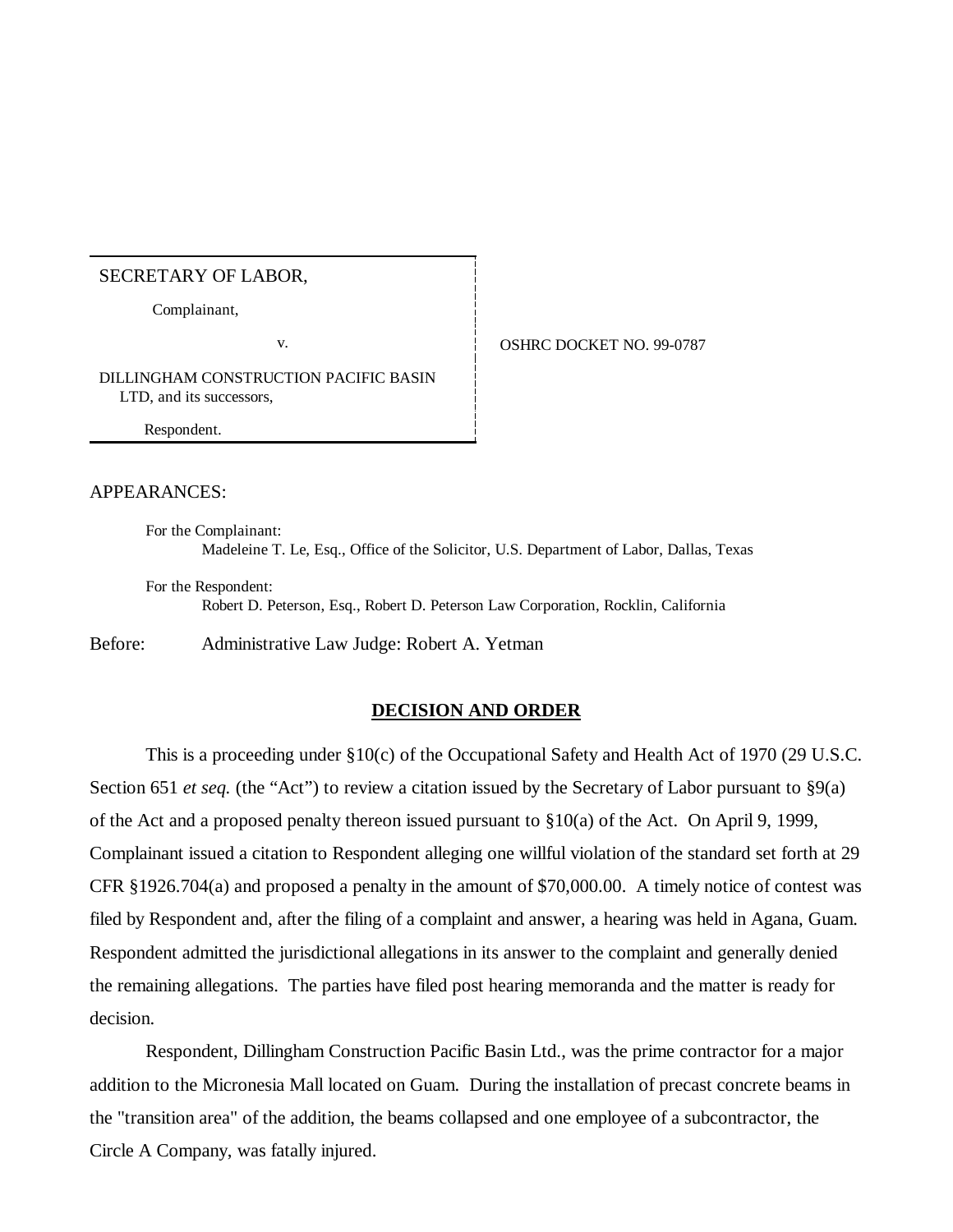The testimony at the hearing revealed that Respondent was responsible, *inter alia*, for the installation of the precast concrete<sup>1</sup> members. The American Structural Engineers Company was responsible for the design of the addition and Rocky Mountain Pre-Stress was responsible for manufacturing the prestress concrete beams. Employees of the Circle A Company were responsible for ground work and backfilling. On October 28, 1998, Respondent was engaged in installing a ledger beam and three double T beams. The ledger beam was attached to two existing concrete columns by placing each end of the beam on an extension on each column known as a corbel. The ledger beam was approximately 34 feet long and 41 inches high (Tr. 358). A six inch ledge was at the bottom of the beam and double T beams sat on that ledge. The total width of the three double T beams was approximately 27 feet and one end of each double T was placed upon the ledge of the ledger beam and the other end upon an inverted T beam which was already in place. Each double T had two stems approximately 30 inches high which sat upon the ledger beam and inverted T beam with the exception of one stem which, because of the configuration of the transition area, could not be placed upon the inverted T beam. The length of the double T beams was 39, 48 and 57 feet.

The ledger beam and the double T beam were designed to be supported without shoring (Tr. 9); however, because of a design defect, a corbel had not been constructed by the designers for one stem of a double T beam. Thus, Respondent's superintendent placed shoring under that stem to stabilize the beam. In addition, each beam had metal flanges which were designed to be welded to an adjacent beam to provide stability to the structure (Tr. 173-179). According to Mr. Michael Gigone, the general manager for Rocky Mountain Pre-Stress, the welds are designed to be temporary connections until the permanent connection<sup>2</sup> between the beams are made (Tr. 362,363). The welds are designed "to prevent rotation in the [ledger] beam when double T's are placed on it, and to prevent any movement . . . off of the corbel by the [ledger] beam" (Tr. 174). Moreover, according to Mr. Gigone, it is the custom and practice of the pre-stress construction industry to weld each beam as soon as it is put in place (Tr. 176). Because of the difficulty experienced in placing the beams on October 28, no welds were completed on that day. Indeed, the work of placing the beams was not completed until 6:30 p.m. the evening of October 28. Respondent's project superintendent, Mr. Nakamura, stated that the ledge beam was

<sup>&</sup>lt;sup>1</sup> Precast concrete is defined at  $\S 1926.700(a)(5)$  as follows:

<sup>(5)</sup> *Precast concrete* means concrete members (such as walls, panels, slabs, columns, and beams) which have been formed, cast, and cured prior to final placement in a structure.

 $2$  Permanent connection of the beams consist of the placement of reinforcing bars and pouring the concrete slab over the beams (Tr. 363).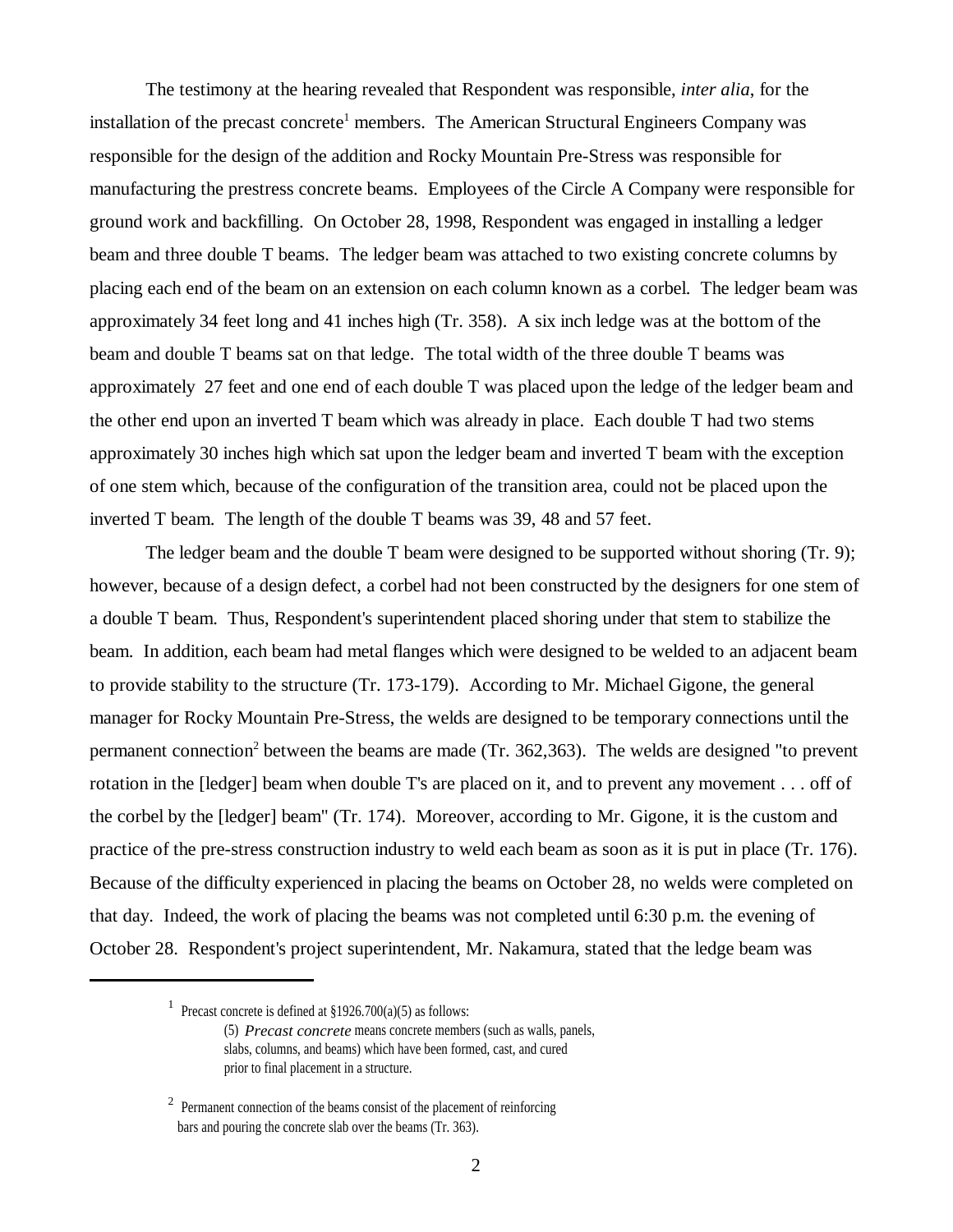installed first and the double T beams were put in place with the longest double T installed first (Tr. 482-484). Nakamura testified that the ledger beam was not welded because of adjustments that were required to the double T beams and because one stem of a double T was supported by shoring (Tr. 484- 487). No further work was performed on October 28 after the double T beams were placed on the ledger beam and the inverted T beam.

 The following morning, October 29, Mr. Nakamura ordered welder Hernani' Delagente, Respondent's employee, to commence welding the beam plates described above. Although Mr. Nakamura did not have a clear recollection of giving orders to the supervisor for subcontractor Circle A (Tr. 500-502,522), the weight of the evidence supports the conclusion that he ordered employees to backfill dirt in the transition area directly below the beams which had been put in place the prior evening (Tr. 544-546,553,245-246,272). There is also unrebutted testimony that "Chinese workers" were removing shoring in the transition area that morning below the newly installed beams (Tr. 499-500). Mr. Delagente commenced welding with his assistant at approximately 7:00 a.m. (Tr. 287-288). At approximately 7:30 a.m., Mr. Welson Hadley, an employee of Circle A Construction, along with three other Circle A employees commenced backfilling soil in the transition area beneath the beams (Tr. 245- 246).

Suddenly, the ledger beam and the double T beams fell to the ground fatally injuring a Circle A employee who had been assigned to be a spotter in the transition area (Tr. 258-259). According to welder Delagente, he was positioned at the second level of the transition area and had completed two welds. While he was in the process of welding another plate, he heard a big bang and, looking behind him, he saw "the precast was falling down" (Tr. 287-289). No welds had been completed on any of the beams prior to his work activity that morning (Tr. 287-288).

Based upon the foregoing, Complainant issued a citation to Respondent alleging a violation of 29 CFR §1926.704(a) as follows:

29 CFR 1926.704(a): Precast concrete wall units, structural framing and tiltup wall panels were not adequately supported to prevent overturning and to prevent collapse until permanent connections were completed.

a) On the second level between the existing mall and new north garage, the precast concrete structural framing members, consisting of three-double Ts and one-ledger beams, were not adequately supported to prevent collapse in that none of the temporary support connections had been completed; exposing employees working on top of and underneath the precast concrete to the hazard of being struck by the collapsing precast concrete.

The standard set forth at 29 CFR §1926.704(a) reads in its entirety as follows: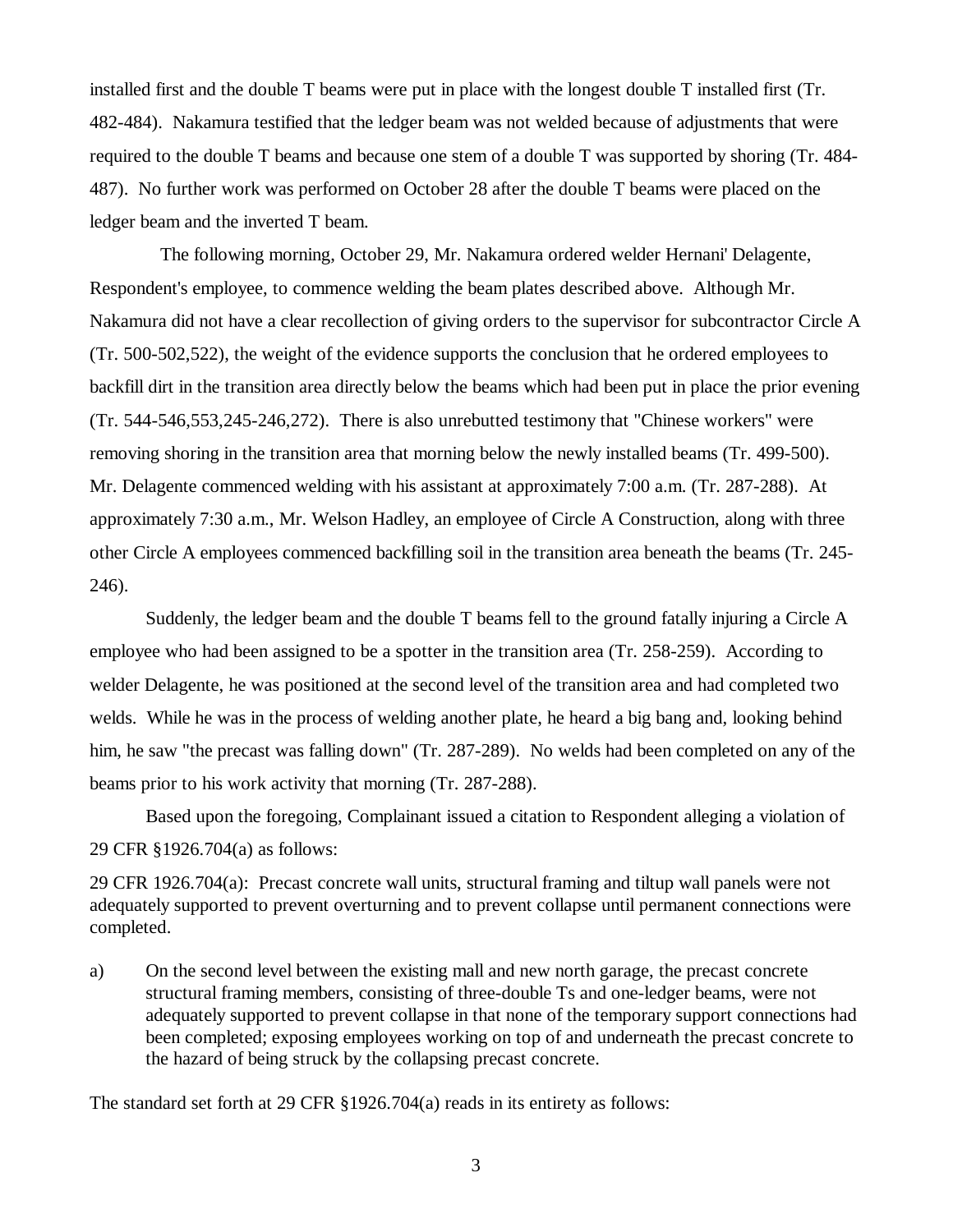(a) Precast concrete wall units, structural framing, and tilt-up wall panels shall be adequately supported to prevent overturning and to prevent collapse until permanent connections are completed.

#### **Discussion**

In order to establish that Respondent failed to comply with the cited standard, the Secretary must prove that (1) the standard applies; (2) the Respondent failed to comply with the terms of the standard; (3) employees had access to the cited condition; (4) the Respondent knew, or with the exercise of reasonable diligence, could have known of the violative condition. *Astra Pharmaceutical Products, Inc.,* 1981 CCH OSHD ¶25,578 Aff'd 681 F.2d 69 (1st Cir. 1982); *Secretary of Labor v. Gary Concrete Products,* 15 BNA OSHC 1051,1052;; 1991-93 CCH OSHD ¶29,344 (1991). With respect to these elements, Complainant asserts that (1) since permanent connections had not been put in place; that is, the installation of reinforcing bars and pouring concrete on top of the double T beams, the cited standard, which requires adequate support for the beam until the application of permanent connections, is applicable; (2) that Respondent failed to provide adequate support by welding the precast beams as required by the standard, (3) employees were exposed to the hazardous condition because Respondent, as the prime contractor creating the condition and having control over the worksite, directed employees of a subcontractor into an area where they were exposed to the hazardous condition and (4) Respondent's representative at the site, Superintendent Nakamura, knew or with the exercise of reasonable diligence, could have known of the hazardous condition (Complainant's posthearing brief). Respondent, on the other hand, vigorously argues it was in compliance with the standard (brief p. 16). Counsel for Respondent points to the fact that the beams had been put in place on October 28 and had remained in position for 12 to 13 hours until the collapse. The firm argues that placing the ledger beam on the corbels and the double T beams on the ledger beam and the inverted T beam constitutes "permanent connection as contemplated by the standard" (Respondent's brief p. 2,7). If the beams had not been adequately supported, argues Respondent, they would not have remained standing in place for 13 hours (brief p. 19). Moreover, the collapse of the concrete structure was the result of an unforeseeable event; that is, the arm of the excavator coming in contact with the ledger beam and dislodging that beam from the corbels (Respondent's brief p. 2,6). Thus, welding the connections would not have prevented the collapse, (brief p. 9). Respondent concludes that it should not be held responsible for the negligent act of an employee (the excavator operator) which was unforeseeable.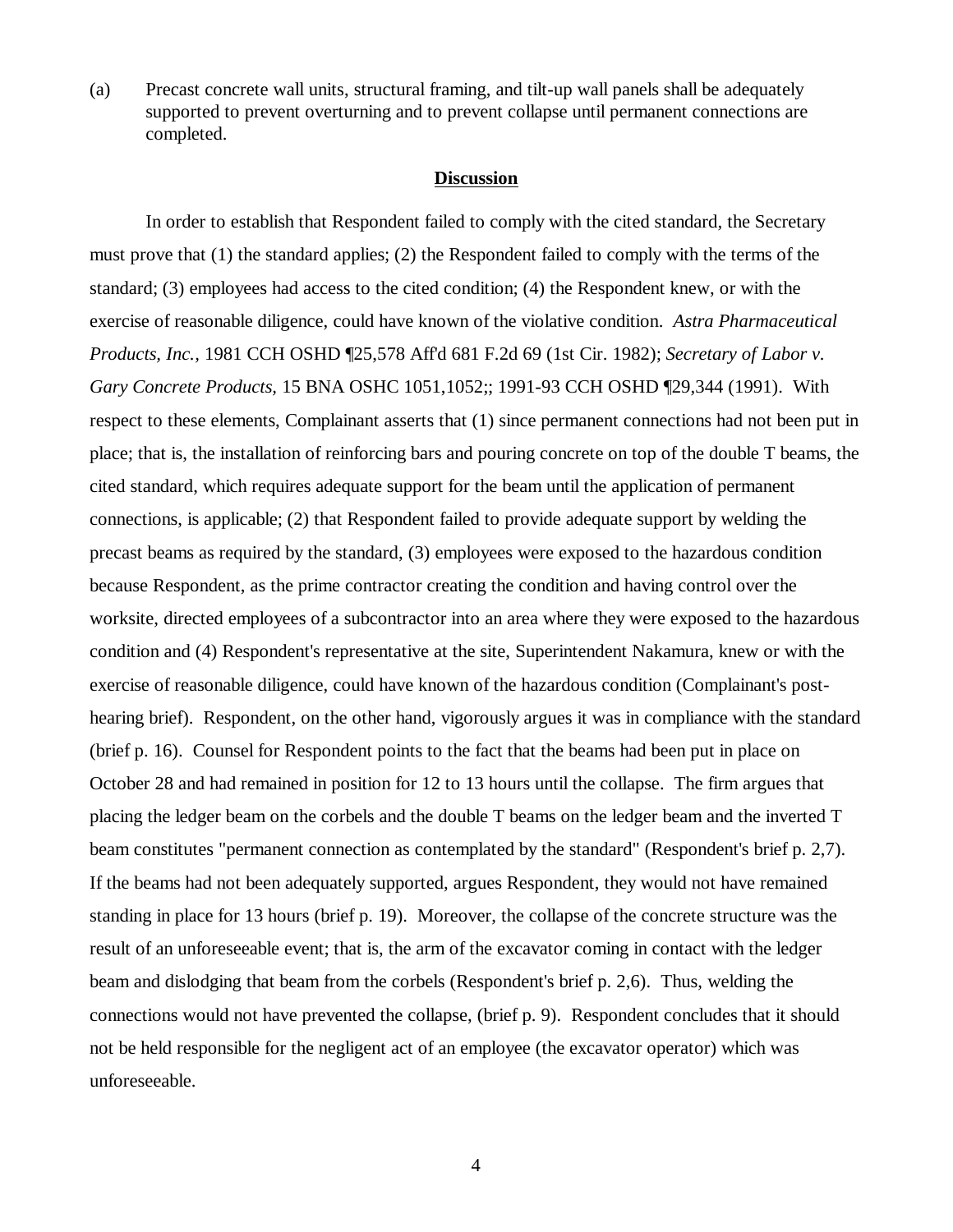In addition, Respondent argues that Superintendent Nakamura, "never directly ordered employees of Circle A to work under both the completed areas of the overall construction project as well as the transition area" (Respondent's brief p. 21 citing Tr. 491). According to Respondent, the Secretary has failed to establish employee exposure to the hazard attributable to Respondent and, further, that there is no evidence that Mr. Nakamura knew or with the exercise of reasonable diligence, could have known, of the violative condition. Because the Secretary failed to present sufficient evidence to sustain her burden of proof, according to Respondent, the citation should be vacated (Resp. brief p. 23).

With respect to the first element of proof, both parties agree and the evidence supports the conclusion that the standard applies to Respondent's work activity. It is clearly established that Respondent was engaged in the installation of precast concrete framing. The parties dispute the meaning of "permanent connections" within the standard. The phase is not defined in the standard and no case has been found defining the term. Respondent asserts that placing the concrete beams at their permanent location constitutes permanent connection (*See* Tr. 217,221) and relies upon the fact that the beams stayed in place for 13 hours to support that view.

The weight of the evidence supports the conclusion, however, that "permanent connection" means the installation of reinforcing bars and pouring concrete over the beams (Tr. 132,179). Respondent's witness, Edward Tan, who is the principal manager for American Structural Engineers, the firm which designed the structure, agreed that the concrete surface over the beams was necessary for lateral restraint as a permanent connection (Tr. 218). The most convincing testimony, however, was presented by Mr. Michael Gigone, Vice President of Rocky Mountain Pre-Stress, the manufacturer of the concrete beams. Mr. Gigone clearly described the purpose for the metal plate connections which were built into the beams. Mr. Gigone stated that the plates are designed to be welded during construction; thus, the ledger beam should have been welded as soon as it was put in place and before the double T beams were installed (Tr. 175). The purpose of the welds is to prevent "rotation" of the ledger beam when the double T beams are put in place, to ensure that the ledger beam is not knocked off the corbels by the double T beams and to prevent the dislodgement of the beams by "unknown construction loads or natural loads, *i.e.,* earthquakes or being hit by another piece . . ." (Tr. 185,187- 188). Mr. Gigone testified, without contradiction, that the welds are for temporary construction loads and are not designed to be part of the permanent load carrying mechanism (Tr. 179). *See, also* Tr. 362- 363,427,428. The welds are designed "to prevent the overturning or significant movement of the beam during the construction process until the concrete topping has been poured, reinforced and cured" (Tr.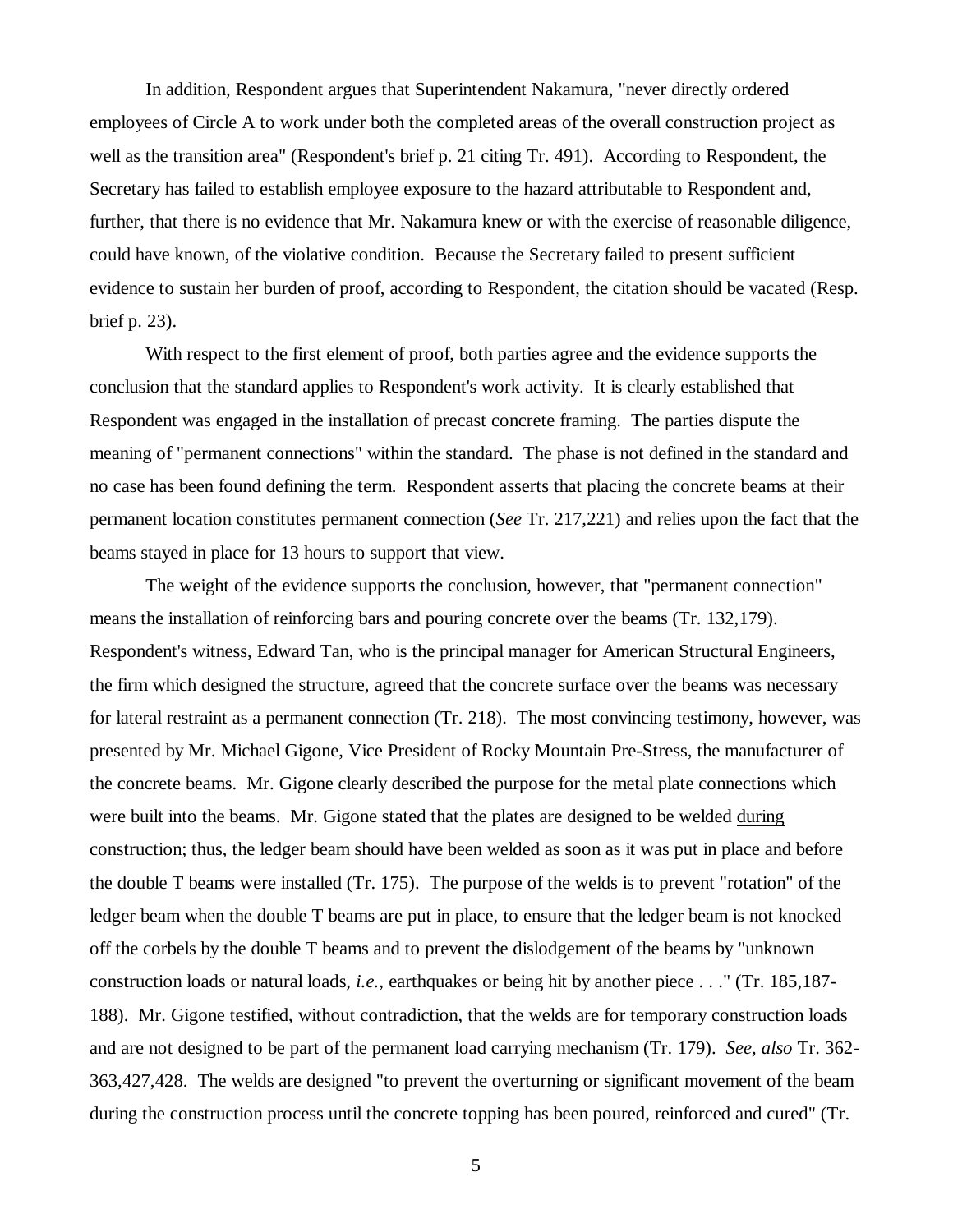180). Moreover, it is the custom and practice in the industry to weld the beams as soon as they are put in place (Tr. 176,377,378). For these reasons, it is concluded that permanent connections within the meaning of the standard had not been completed on October 29, 1998 and structural framing (the prestress concrete beams) had not been adequately supported (by welding the components together) to prevent overturning and collapse. Thus, Respondent failed to comply with the terms of the standard.

With respect to employee exposure, the testimony of Respondent's Superintendent Nakamura is less than enlightening. He appeared to be hesitant and contradictory in his testimony regarding this point. He stated that he may or may not have had a conversation with the supervisor of the Circle A employees on the morning of the collapse regarding performing work in the transition area (Tr. 500). He later stated that he did not recall having a conversation with the Circle A supervisor. However, a rebuttal witness called by the Secretary, Mr. Michael Stephens, testified, without contradiction, that he was present during the conversation on October 29 between Mr. Nakamura and the Circle A supervisor and he heard Mr. Nakamura give instructions for Circle A employees to enter the transition area and backfill soil (Tr. 5412,544,546,553). Thus, it is concluded that Respondent directed Circle A employees to work in the transition area prior to the completion of the welding requirement.

Respondent acknowledges that it had control of the work area (Tr. 504), brief p. 20) and had authority to restrict access to hazardous areas (Tr. 508). Nevertheless, Respondent argues that Superintendent Nakamura "never directly ordered employees of Circle A to work under . . . the transition area" (brief p. 21). The record, however, supports the conclusion that Respondent's representative directed Circle A employees to work in the transition area with knowledge that the welding task had not been completed. Thus, employees controlled by Respondent were directed to work in a hazardous area created by Respondent and under its control. Accordingly, the Secretary has established employee exposure and that Respondent knew, or with the exercise of reasonable diligence, could have known of the violation. *See Underhill Construction Corp.* 513 F.2d 1032 (2nd Cir 1975)) *Flint Engineering and Construction Co.* 15 OSHC 2052 (1992).<sup>3</sup>

The Secretary further alleges that the violation is serious within the meaning of section 17(b) of the Act. As tragically demonstrated in this case, employees were exposed to serious injury and death from the hazardous condition created by and under the control of Respondent. Moreover, Respondent

 $3$  Respondent also argues, apparently, that this matter should be vacated because Complainant failed to state in the citation and complaint the date of the alleged violation (brief p. 11). However, administrative pleadings are liberally construed and easily amended. *See* Rule 15(b) FRCP *Quality Stamping Products* 7 OSHC 1285 (1979). Moreover, pleadings may be amended to conform to the evidence. It is clearly established that Respondent vigorously defended the violation as alleged for October 29, 1998.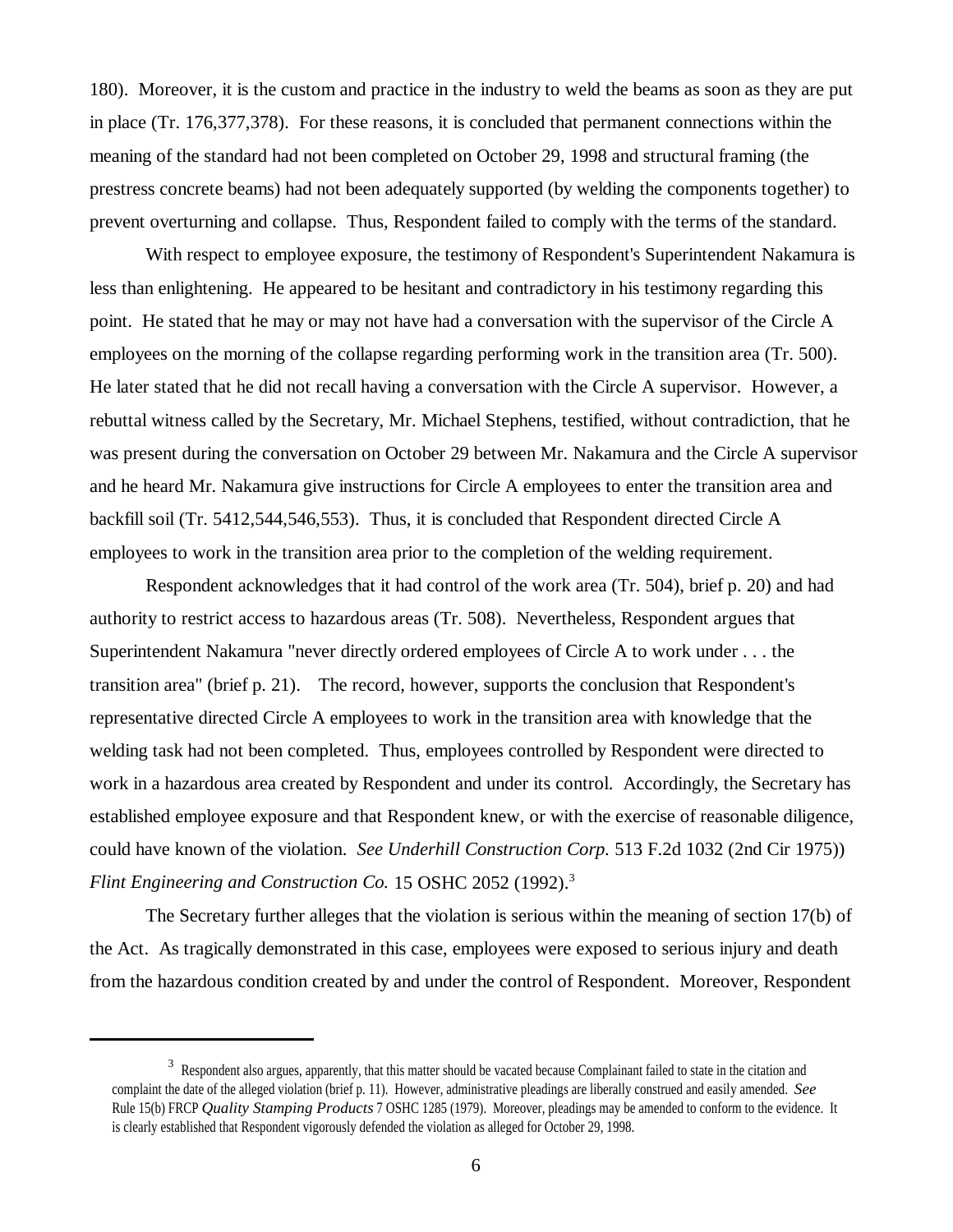knew, or with the exercise of reasonable diligence, could have known of the violation. (Section  $17(k)$ ); *CBI Services, Inc.* 1991-93 OSHD ¶29,924; *Kaiser Aluminum and Chemical Co.* 1982 OSHD ¶26,162. Accordingly, the Secretary has sustained her burden to establish a serious violation as alleged.

In the alternative, the Secretary alleges that the violation is willful within the meaning of section 17(a) of the Act (*See* commission Rule 30(c)). Although not defined in the Act, "willful" has been defined by the Courts as "conscious and intentional disregard of the conditions," "deliberate and intentional misconduct," "utter disregard of consequences" and other similar descriptions. *See Brock v. Morello Brothers Construction, Inc.,* 809 F.2d 161 (1st Cir. 1987). In order to establish a willful violation, it is necessary to determine the "state of mind" of the employer at the time of the violations. The standard of proof requires that the Secretary produce evidence establishing that the respondent displayed an intentional disregard for the requirements of law and made a conscious, intentional, deliberate and voluntary decision to violate the law or was plainly indifferent to the requirements. of the statute. *A. Schenbek and Company v. Donovan,* 646 F.2d 799, 800 (2nd Cir. 1981); *Morello Brothers Construction supra* at 164; *Georgia Electric Co. v. Marshall,* 595 F.2d 309, (5th Cir. 1979). Willful violations are distinguished by a "heightened awareness of illegality - of the conduct or conditions - and by a state of mind-conscious disregard or plain indifference." *Williams enterprises, Inc.*, 13 BNA OSHC 1249, 1986-87 CCH OSHD ¶27,893. The Tenth Circuit has determined that an employer's failure to comply with a safety standard under the Act is "willful" if done knowingly and purposely by an employer who having a free will or choice, either intentionally disregards the standard or is plainly indifferent to the requirements. *United States v. Dye Construction Co.*, 510 F.2d 78,81 (10th Cir. 1975).

Complainant's burden to establish a willful violation has been defined by the Commission as follows:

> To establish that a violation was willful, the Secretary bears the burden of proving that the violation was committed with either an intentional disregard for the requirements of the Act or with plain indifference to employee safety. *Williams Enterp*., 13 BNA OSHC 1249, 1256-57, 1986-87 CCH OSHD ¶27,893, p. 36,589 (No. 85-355, 1987). There must be evidence that an employer knew of an applicable standard or provision prohibiting the conduct or condition and consciously disregarded the standard. *Hern Iron Works, Inc*., 16 BNA OSHC 1206, 1215, 1993 CCH OSHD ¶30,046, p. 41,256 (No. 89-433, 1993). A violation is not willful if the employer had a good faith belief that it was not in violation. The test of good faith for these purposes is an objective one - whether the employer's belief concerning the interpretation of a rule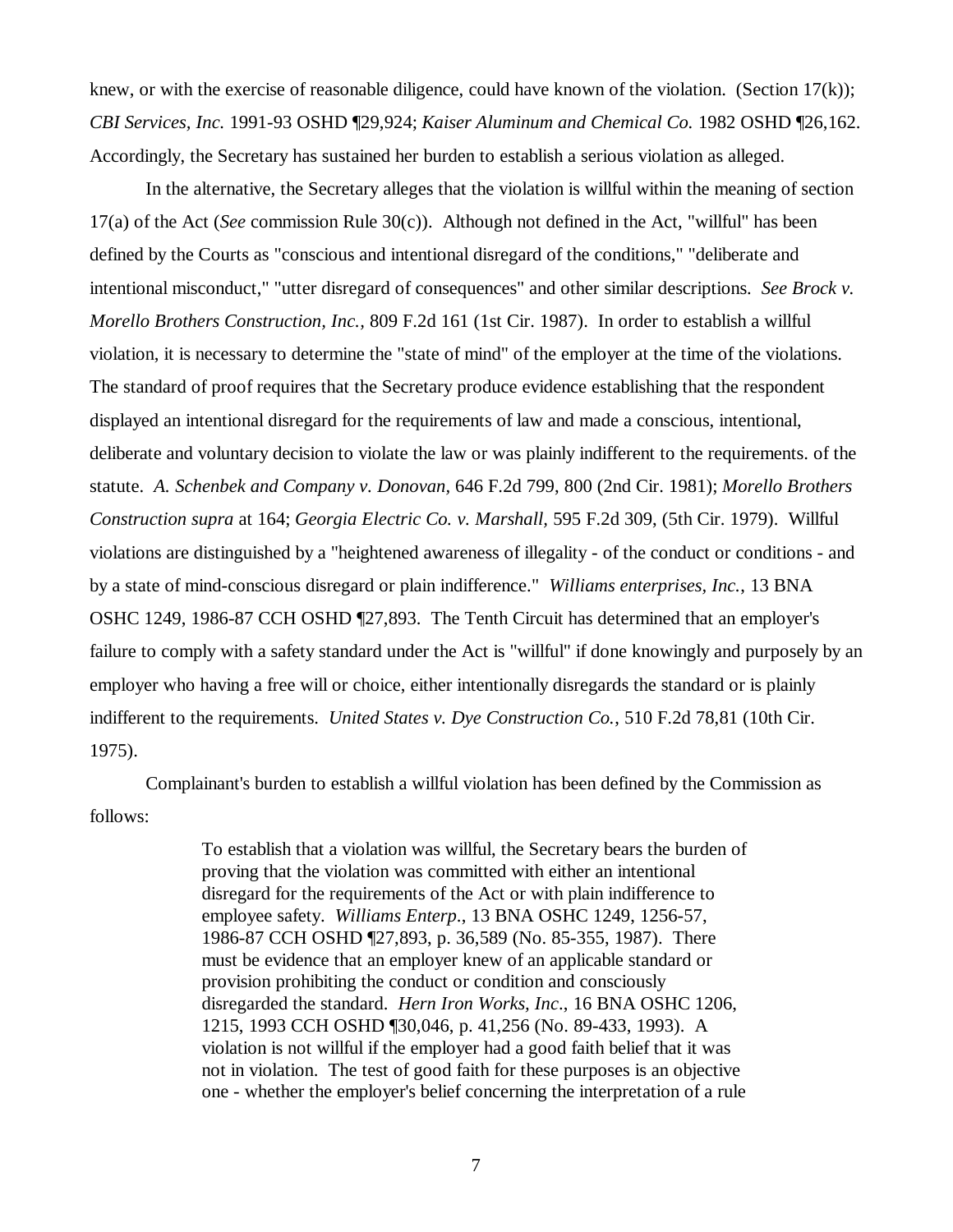was reasonable under the circumstances. *General Motors Electro-Motive Div*., 14 BNA OSHC 2064, 2068, 1991-93 CCH OSHD ¶29,240, p. 39,168 (No. 82-630, 1991).

# *Secretary of Labor v. S. G. Loewendich and Sons*, 16 BNA OSHC 1954, 1958 (1994)

Although an employer's good faith belief that alternative protective measures are superior to the requirements of a safety standard will not relieve that employer of a finding of a willful violation, *Secretary of Labor v. Trinity Industries, Inc*., 16 BNA OSHC 1670, 1673, (11th Cir. 1004), the Review Commission has held that "[a] willful charge is not justified if an employer has made a good faith effort to comply with a standard or to eliminate a hazard even though the employer's efforts are not entirely effective or complete" (citations omitted), *Secretary of Labor v. Keco Industries, Inc.,* 13 BNA OSHC 1161, 1169 (1987). In other words, an employer who knowingly and in good faith substitutes its own safety measures to provide employee protection in place of the requirements of a standard may be found in willful violation of the standard; however, an employer who seeks, in good faith to comply with the standard and fails, may not be found to have willfully violated the Act.

Both parties focus upon the actions of Superintendent Nakamura to support their respective arguments that Respondent was or was not in willful violation of the standard. Complainant points to the fact that Mr. Nakamura had 35 years' experience in the construction industry and 22 years' experience as Respondent's superintendent. He has worked on approximately 20 precast concrete jobs involving a large number of components (Tr. 511,527). Secondly, Respondent possessed safety manuals and written procedures relating to construction activities, including bracing and connecting precast members; however, these documents were not at Respondent's worksite and Superintendent Nakamura was not aware that Respondent had any written policies regarding the erection of prestress concrete (Tr. 68,140,514,521). Third, Complainant argues that Mr. Nakamura was responsible for selecting "tool box meeting" topics but provided no training for precast construction (Tr. 527; Complainant's brief p. 26). In addition, Complainant states that Mr. Nakamura's credibility is questionable. Complainant points to his testimony that he never ordered the welding of precast members during construction (Tr. 513,514) and, on cross-examination, his admission that it is Respondent's normal practice to weld precast members when they are set unless alignment of the beam is required (Tr. 516).

Complainant also questions Nakamura's testimony that this was his first experience with angled beams and a missing corbel (Tr. 485-488,525,526). Nakamura stated that he relied upon a structural engineer to solve this problem; however, he nevertheless assumed the task (Tr. 519,520). Complainant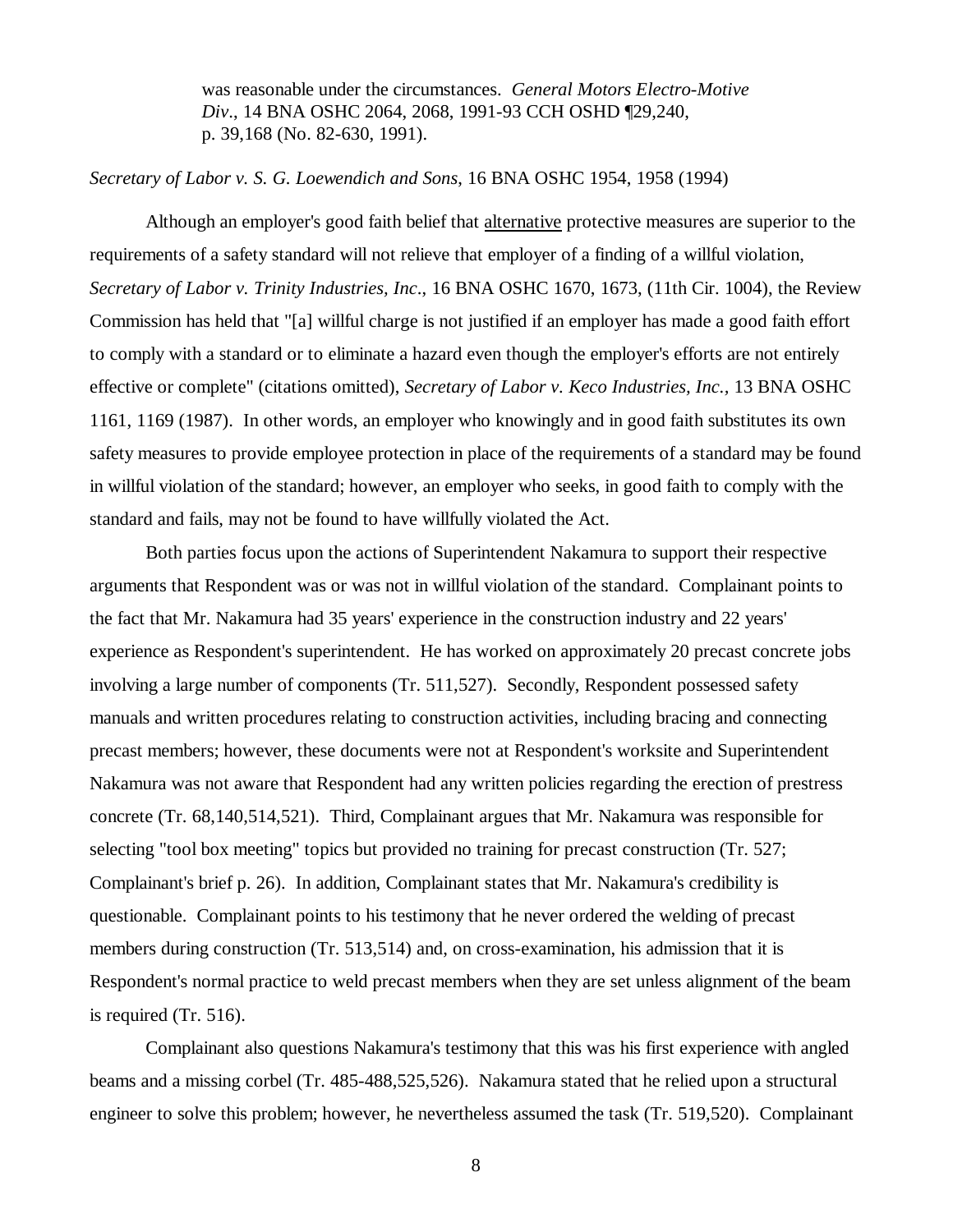argues that Nakamura should have contacted a structural engineer rather than relying upon his own solution (Complainant's brief

p. 28).

Complainant asserts that Respondent; specifically, Mr. Nakamura, had a "heightened awareness" that the transition area was not stable because the welding of the components had not been completed. Despite that awareness, Nakamura failed to keep employees away from the zone of danger and assigned employees of Circle A Company to work in the transition area below the unsecure beams. Moreover, Nakamura knew that those employees would use heavy equipment, such as excavators and backhoes, to complete the backfilling task (Tr. 532). Nakamura failed to protect employees from the hazard which he recognized; that is, sparks produced by the welding operations (Tr. 533-34). Finally, Complainant relies upon the testimony of welder Delagante who testified that he "didn't know why the people were working under the precast before it was welded. I think that's dangerous, but I didn't say anything to anyone" (Tr. 298-299). Thus, according to Complainant, Mr. Nakamura, with his experience in precast construction, possessed a heightened awareness of the hazard and was plainly indifferent to that hazard.

Respondent, on the other hand, vigorously disputes that the violation, if affirmed, falls within the penumbra of willful as defined by the Commission. Respondent argues that the welds were not completed immediately upon placement of the beams because additional alignment was required. Moreover, the beams were securely in place the evening of October 28 and remained in place for approximately 13 hours. Thus, the beams would have stayed in place indefinitely without the welds. The collapse, according to Respondent, could only have occurred due to an unexpected and unforeseeable event; the arm of the excavator contacting a supporting member causing the collapse.<sup>4</sup> Since Mr. Nakamura was not aware of the existence of the standard, any fault attributable to him, and Respondent, can only be characterized as poor judgment. Respondent cites *Secretary of Labor v Propellex Corporation*, 1999 CCH OSHD ¶31,792 (R.C. 1999) as support for its argument that Mr. Nakamura did not possess the "heightened awareness of the illegality of the conduct or conditions" constituting the alleged violation, (Respondent's brief p. 24-26).

<sup>&</sup>lt;sup>4</sup> There is disputed testimony regarding possible causes for the collapse. Respondent speculates that the arm of the excavator must have struck the prestress components causing the collapse. However, the operator of the excavator testified without contradiction that his machine did not strike any part of the structure prior to the collapse nor did he observe the backhoe strike the building. The Secretary's expert speculated that the collapse may have been caused by "rotation" of the ledger beam. However, there is no convincing support in the record for this theory. Thus, the record provides no cause for the collapse.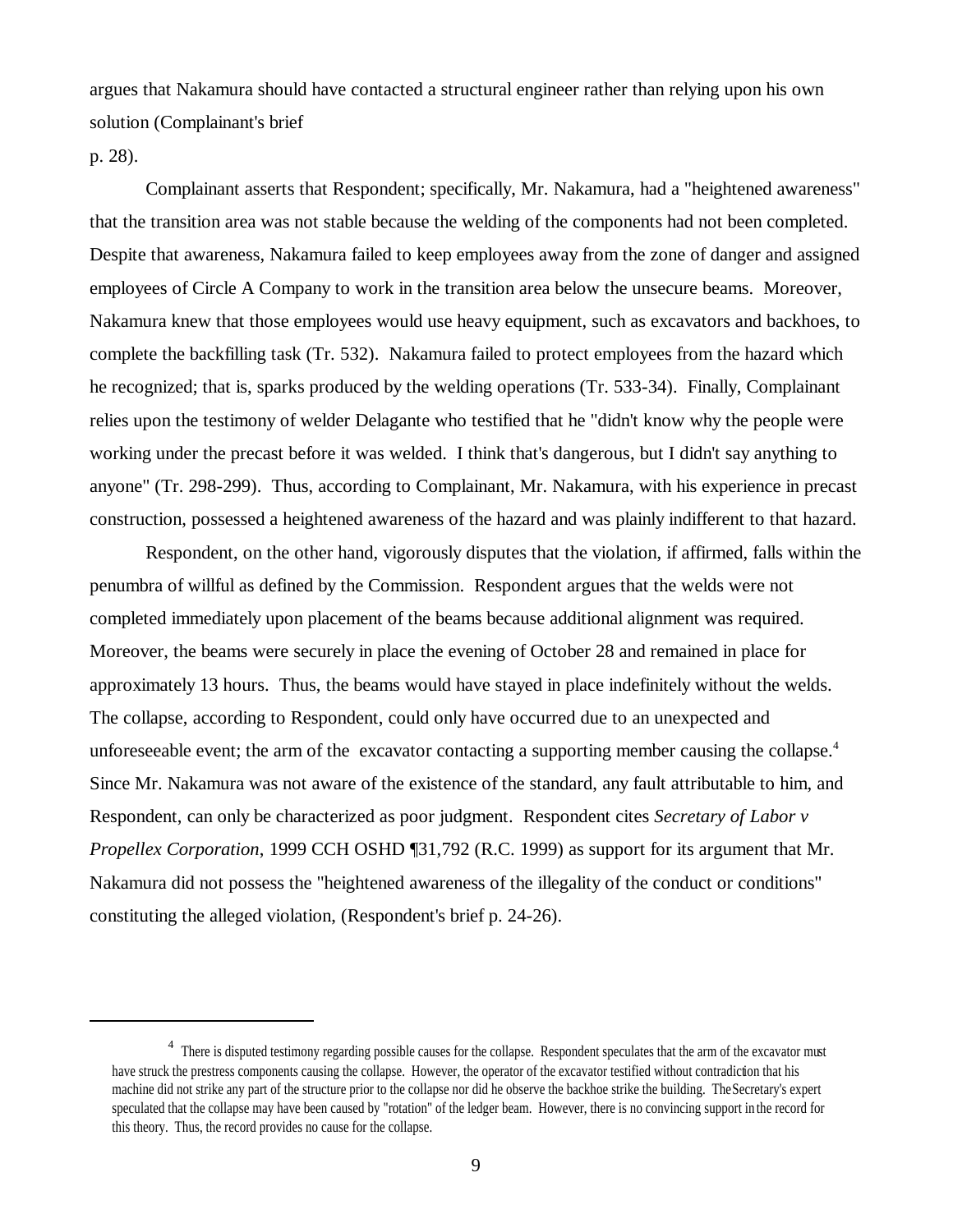As previously stated, both parties rely upon Mr. Nakamura's "heightened awareness" of the violation or lack thereof, to support their opposing arguments. The latest Commission pronouncement regarding the "heightened awareness" element, as noted by Respondent, is set forth in the *Propellex* case *supra*. The Propellex Company is a manufacturer of maximum hazard explosives and was cited for willful violations after a large explosion at an outside facility located on company property injured five employees. The explosion was the result of employees having a fire in a barrel within nine feet of explosives to warm themselves during cold weather. In addition, employees were allowed to smoke in the area where explosives were located. The Commission affirmed the violations as serious based upon evidence that an experienced foreman and the lead person for the employees who engaged in these activities had knowledge of the location of the open fire and that smoking was conducted within the immediate area of explosives.

On these facts, however, the Commission found that the Respondent did not have a "heightened awareness" of the violations. With respect to the foreman, the Commission stated "While [the foreman] may have known of employee smoking and the use of the burn barrel near the explosives, the evidence in the record is insufficient to show that even if he did know, he appreciated the hazards these conditions posed," *ibid* at 46,592. With respect to the lead person, the Commission stated "[n]or is there evidence to establish that [the lead person] had a heightened awareness of the violations. [She] testified that she did not believe that the burn barrel was problematic because it was already at the demilling site when she started working there and because nobody asked her to move it. She believed that the use of the barrel was 'safe.' She allowed employees to smoke in the demilling area on their breaks because she believed [the foreman] authorized it " *id*. The Commission concluded that she exercised "poor judgment"; however, the Secretary failed to establish that the firm, through its foreman and lead person, had the requisite "heightened awareness" to establish a willful violation.

By applying the teachings of *Propellex* to the facts of this case, I am constrained to find that Respondent's foreman, Nakamura, did not possess a heightened awareness of the hazard sufficient to sustain a willful violation. First, Mr. Nakamura was not aware of the existence of the standard violated nor is there any evidence that he knew of the consequences of failing to weld the precast components. Moreover, he was not aware that Respondent had any safety policies regarding the erection of precast components. Thus, as stated by the Commission in *Propellex supra*, even if he was aware of the requirements to weld the components, there is no evidence that he "appreciated" the hazards posed by failing to weld. Accordingly, I am compelled to vacate the willful designation for the violation alleged.